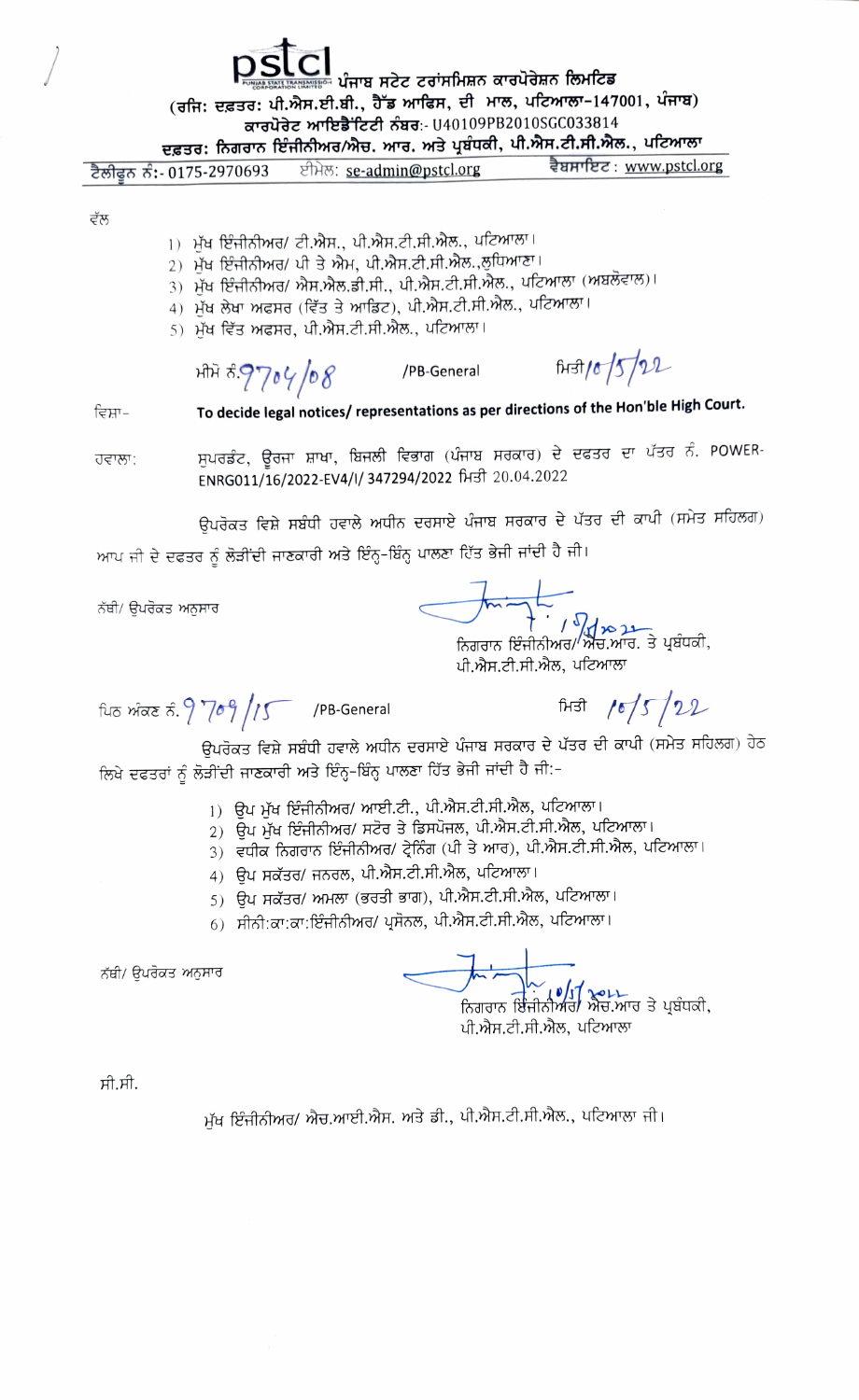File No. POWER-ENRG011/16/2022-EV4/1 347294 2022 ਪੰਜਾਬ ਸਰਕਾਰ ਬਿਜਲੀ ਵਿਭਾਗ ਊਰਜਾ ਸ਼ਾਖਾ

 $230/2$ 

ਸੇਵਾ ਵਿਖੇ

1.ਚੇਅਚਮੈਨ-ਕਮ-ਮੈਨੇਜਿੰਗ ਡਾਇਰੈਕਟਰ,

ਪੰਜਾਬ ਰਾਜ ਪਾਵਰ ਕਾਰਪੋਰੇਸ਼ਨ ਲਿਮ:,

ਪਟਿਆਲਾ।

2. ਚੇਅਰਮੈਨ-ਕਮ-ਮੈਨੇਜਿੰਗ ਡਾਇਰੈਕਟਰ,

ਪੰਜਾਬ ਰਾਜ ਟਰਾਂਸਮਿਸ਼ਨ ਰਪੋਰੇਸ਼ਨ ਲਿਮ:,

ਪਟਿਆਲਾ।

3.ਮੁੱਖ ਬਿਜਲੀ ਇੰਸਪੈਕਟਰ,

ਪਟਿਆਲਾ।

ਸਿਤੀ, ਚੰਡੀਗੜ੍ਹ: 20  $\left\lfloor \frac{\log x}{2} \right\rfloor$ 22

To decide legal notices/representations as per directions of the Hon'ble High ਵਿਸ਼ਾ: Court.

ਆਪ ਵਲੋਂ ਵਿਸ਼ਾ ਅੰਕਿਤ ਮਾਮਲੇ ਸਬੰਧੀ ਮੁੱਖ ਸਕੱਤਰ, ਪੰਜਾਬ ਸਰਕਾਰ ਵਲੋਂ ਪ੍ਰਾਪਤ ਅਰਧ ਸਰਕਾਰੀ ਪੱਤਰ  $2.$ ਨੰ: OSD(L)/CS/22/120 ਮਿਤੀ 04.04.2022 ਦੀ ਕਾਪੀ ਭੇਜਦੇ ਹੋਏ ਲਿਖਿਆ ਜਾਂਦਾ ਹੈ ਇਸ ਸਬੰਧੀ ਸੂਚਨਾ/ਲੋੜੀਦੀ ਕਾਰਵਾਈ ਕੀਤੀ ਜਾਵੇ ਜੀ ਅਤੇ ਕੀਤੀ ਗਈ ਕਾਰਵਾਈ ਬਾਰੇ ਸਰਕਾਰ ਨੂੰ ਸੂਚਿਤ ਕੀਤਾ ਜਾਵੇ ਜੀ।

ਸੁਪਰਡ੍ਰੰਟ